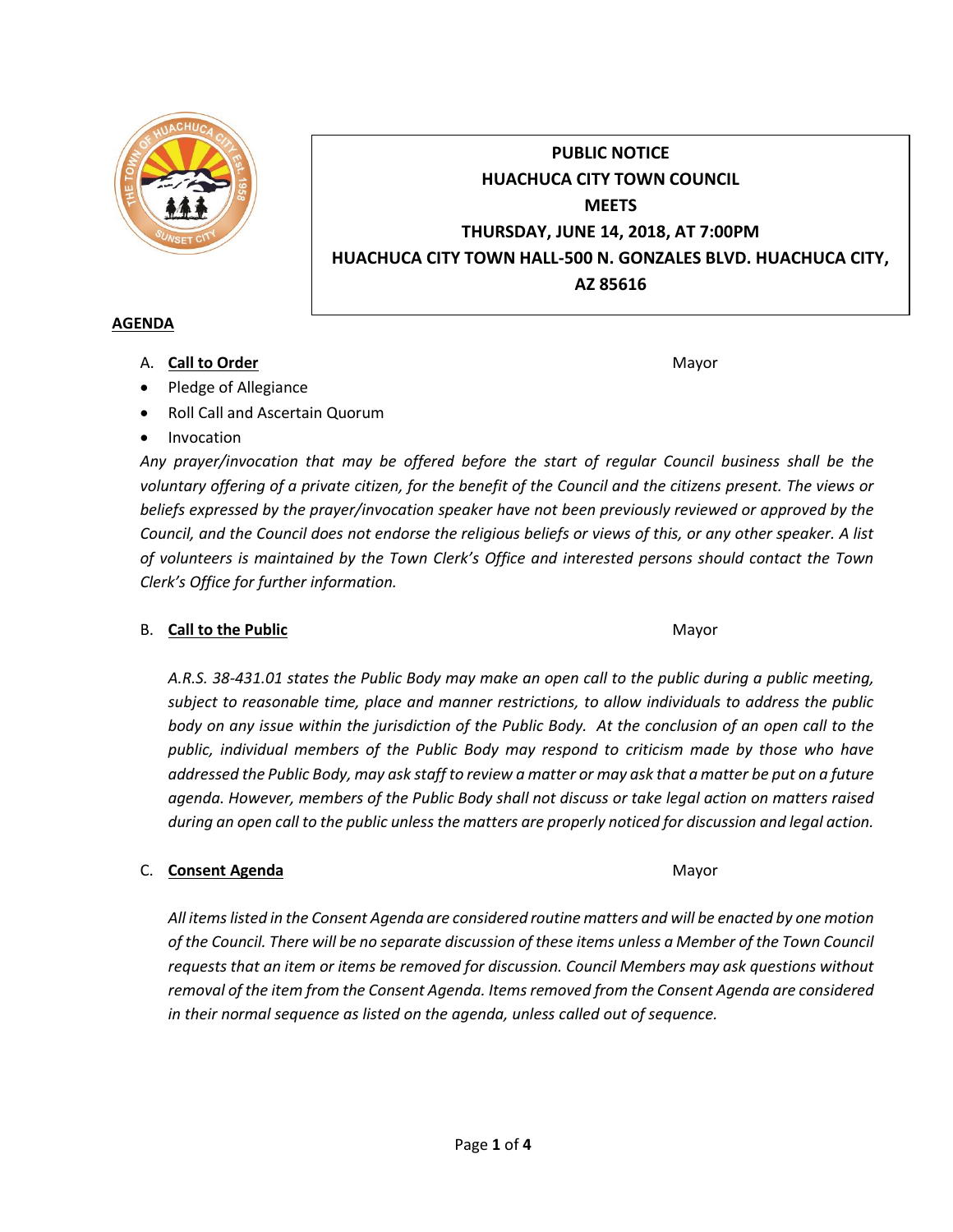- C.1 Consider approval of the minutes of the Town Council Regular Meeting held on May 24, 2018.
- C.2 Consider approval of the Payment Approval Report in the amount of \$161,094.57.

## D. **Unfinished Business before the Council** Mayor

*Public comment will be taken at the beginning of each agenda item, after the subject has been announced by the Mayor and explained by staff. Any citizen who wishes, may speak one time for five minutes on each agenda item before or after Council discussion. Questions from Council Members, however, may be directed to staff or a member of the public through the Mayor at any time.*

D.1 Discussion and/or Action [Chief Thies]: Council Decision Request authorizing the closure of Town streets for the July  $4<sup>th</sup>$  Celebration. Potential closures include, but are not limited to: Gila Street from School Drive to Skyline Drive, and Skyline Drive from Gonzales Blvd. to Edgewood Street.

## E. **New Business before the Council** Mayor

*Public comment will be taken at the beginning of each agenda item, after the subject has been announced by the Mayor and explained by staff. Any citizen who wishes, may speak one time for five minutes on each agenda item before or after Council discussion. Questions from Council Members, however, may be directed to staff or a member of the public through the Mayor at any time.*

- E.1 Discussion and/or Action [Manager Williams]: Allyne McFalls, Director of Cultural Arts and Humanities, Sierra Vista African American Community Coalition (SVAACC) is requesting use of Camp Naco for a Pow Wow July 14-16 2018.
- E.2 Discussion Only [Mayor Taylor]: After Action Review of Little League's use of Town Facility.
- E.3 Discussion and/or Action [Chief Thies]: Resolution 2018-09, A RESOLUTION OF THE MAYOR AND TOWN COUNCIL OF THE TOWN OF HUACHUCA CITY, COCHISE COUNTY, ARIZONA, AMENDING THE SCHEDULE FOR ANIMAL SHELTER FEES.
- E.4 Discussion and/or Action [Clerk Fuller]: Resolution 2018-10, A RESOLUTION OF THE MAYOR AND TOWN COUNCIL OF THE TOWN OF HUACHUCA CITY, ARIZONA, AMENDING THE FEE SCHEDULE FOR BUSINESS LICENSES.
- E.5 Discussion and/or Action [Director Harvey] Resolution 2018-11, A RESOLUTION OF THE MAYOR AND TOWN COUNCIL OF THE TOWN OF HUACHUCA CITY, ARIZONA, ESTABLISHING A LIBRARY FEE SCHEDULE.
- E.6 Discussion and/or Action [Manager Williams]: Resolution 2018-12, A RESOLUTION OF THE MAYOR AND COUNCIL OF THE TOWN OF HUACHUCA CITY, ARIZONA, ADOPTING CHANGES TO THE TOWN'S PERSONNEL POLICIES CONCERNING HOLIDAY PAY.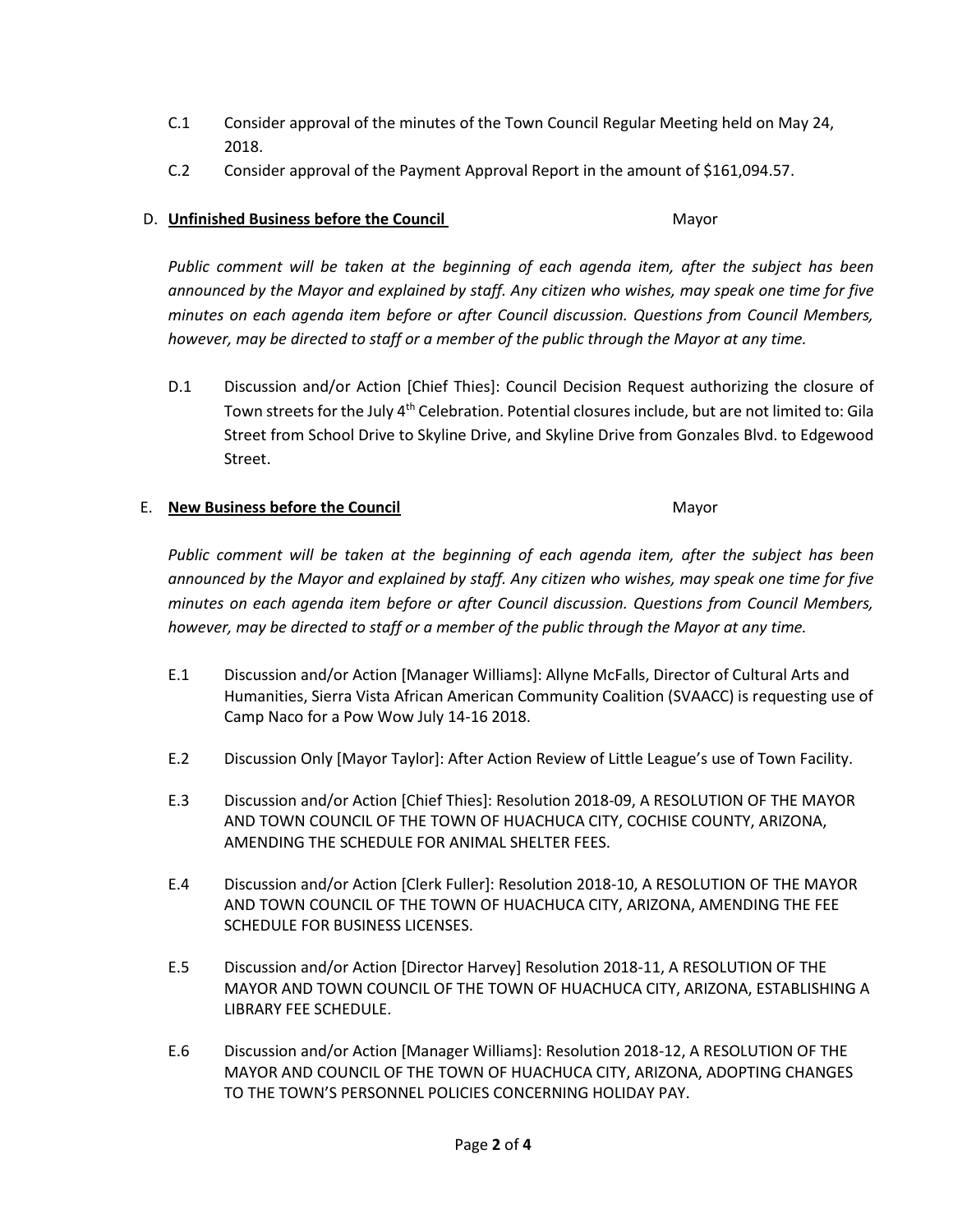- E.7 Discussion and/or Action [Manager Williams] Resolution 2018-14, A RESOLUTION OF THE MAYOR AND TOWN COUNCIL OF THE TOWN OF HUACHUCA CITY, ARIZONA, APPROVING PARTICIPATION IN A JOINT LAND USE STUDY IN COOPERATION WITH THE CITY OF SIERRA VISTA AND FORT HUACHUCA.
- E.8 Discussion and/or Action [Manager Williams]: Approval of Huachuca City Fiscal Year 18-19 Tentative Budget. All Town revenues and expenses may be discussed and acted upon. The Town's tax rate may also be discussed.
- E.9 Discussion and/or Action [Supervisor Fernandez] Council Decision Request authorizing staff to begin the process of locating a Roll-Off Truck to purchase for use by the Huachuca City Landfill.
- E.10 Discussion and/or Action [Manager Williams]: Council Decision Request authorizing staff to obtain quotes to procure Municipal Rate Study for the Water and Sewer Utility.
- E.11 Discussion and/or Action [Manager Williams]: Council Decision Request authorizing staff to hire a Town Landfill Director.
- E.12 Discussion and/or Action [Manager Williams]: Council Decision Request authorizing approval of bid and payment for landfill and Fort Huachuca refuse clean up.
- E.13 Discussion and/or Action [Manager Williams]: Council Decision Request authorizing staff to prepare a proposal on a city sales tax increase.
- E.14 Discussion and/or Action [Manager Williams]: Authorize staff to declare as surplus the following item(s) to be sold by auction or otherwise disposed of in accordance with Town Policy:

Landfill

a. Mack Truck Axle

#### F. **Reports of Current Events by Commission Liaisons and Officers** Mayor

- 
- F.2 Planning & Zoning Councilor Banks
- 
- 
- F.5 Parks & Recreation Councilor Hirshberg
- F.6 Public Works & Landfill Mayor Pro Tem Johnson
- F.7 Mayor's Report **Mayor** Report Mayor Taylor
- F.8 Town Manager's Report **Manager Williams** Communication and Manager Williams
- F.9 Town Clerk's Report Clerk Fuller

F.1 Library Councilor Welsch F.3 Finance **Councilor Wallace** Councilor Wallace F.4 Public Safety Councilor Butterworth